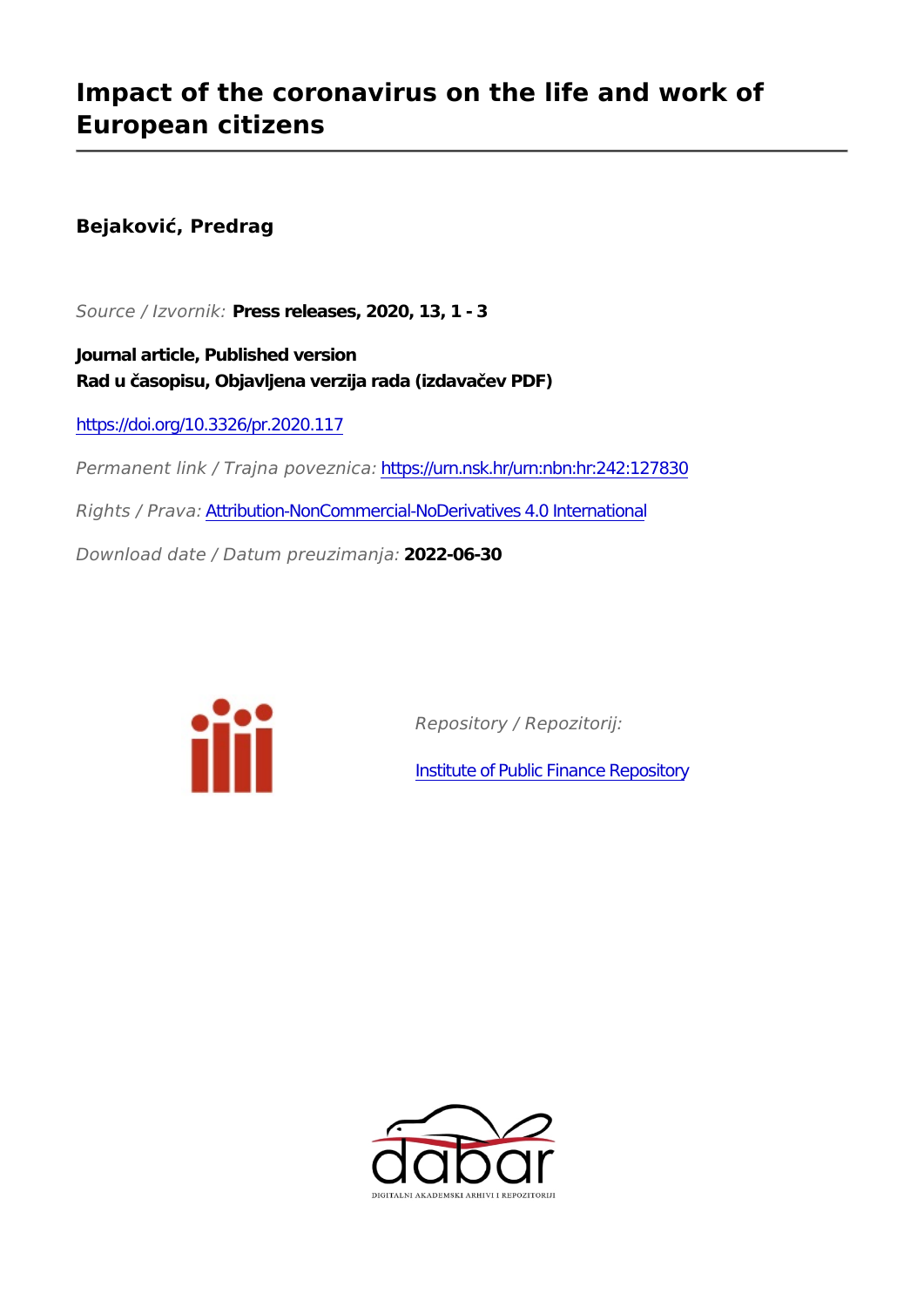$\text{No. II7}$   $\vert$   $\text{Zagreb}_{\text{October}}$ Institute of<br>Public Finance

October 15, 2020

**INSTITUTE OF PUBLIC FINANCE** ured@ijf.hr | www.ijf.hr TEL: +385 (O)I 4886 444

## **PRESS RELEASES**

## Impact of the coronavirus on the life and work of European citizens

PREDRAG BEJAKOVIĆ, Institute of Public Finance, Zagreb

In late September 2020, Dublin-based European Foundation for the Improvement of Living and Working Conditions (Eurofound) published a new [report](https://www.eurofound.europa.eu/sites/default/files/ef_publication/field_ef_document/ef20059en.pdf) presenting the results of a survey on the impact of the coronavirus pandemic on personal and professional lives of citizens across the European Union (EU). The period between April and July 2020, despite showing a mild improvement in terms of working hours and job security, also saw a very unfavourable cumulative social and economic impact of the pandemic on citizens' lives, especially for women and young people. Croatian respondents to the survey highlighted significant existential problems, they are pessimistic with regard to their financial future and have very low levels of trust in the national governments and the EU.

Eurofound conducted two rounds of the e-survey: the first one in April, when the majority of EU Member States were in lockdown; the other one in July, when societies and economies gradually started re-opening. This piece of research, with its 87,477 respondents from across the EU, is unique in this respect as it enables us to reveal certain trends during the crisis. At the EU level, the most relevant conclusion drawn is that the negative impact of the coronavirus is evident in a large increase in intergenerational and gender inequality. Namely, even though some indicators improved – such as fear of becoming unemployed and feeling of isolation – due to higher unemployment rates the position of persons aged between 18 and 34 on the job market deteriorated. Only half of this population gave positive assessment of their own economic and social position.

Furthermore, in the midst of the pandemic (between April and July), women were more likely to lose their jobs than men, while those women who remained employed experienced greater imbalance between their professional and personal lives. The coronavirus had the most negative impact on women aged between 18 and 34 as they were the ones who experienced the most layoffs (11% of women and 8% of men in this age group lost their jobs due to the pandemic). On the other hand, men aged between 35 and 49 were least likely to become unemployed (6% of men and 9% of women in this age group lost their jobs). Among those aged 50 or over, 8% of both men and women lost their jobs.

Self-employed respondents were more likely to become unemployed than regular employees, while persons with secondary education or lower were at a much greater risk of losing their job than respondents with tertiary education. 15% of employed respondents to the April survey felt they were likely to lose their jobs in the upcoming three months. In the July survey, such a feeling was shared only by 10% of employed respondents. Bulgaria and Greece had the highest proportions of respondents expressing this fear, whereas this fear was lowest in Denmark, Austria and Hungary. In Croatia, 8% of respondents lost their jobs in this period, which is in line with the EU average. The likelihood of losing their job in the upcoming three-month period was expressed by 19% of Croatian respondents in April and 11% in July. Both of these numbers are slightly above the EU average (15% in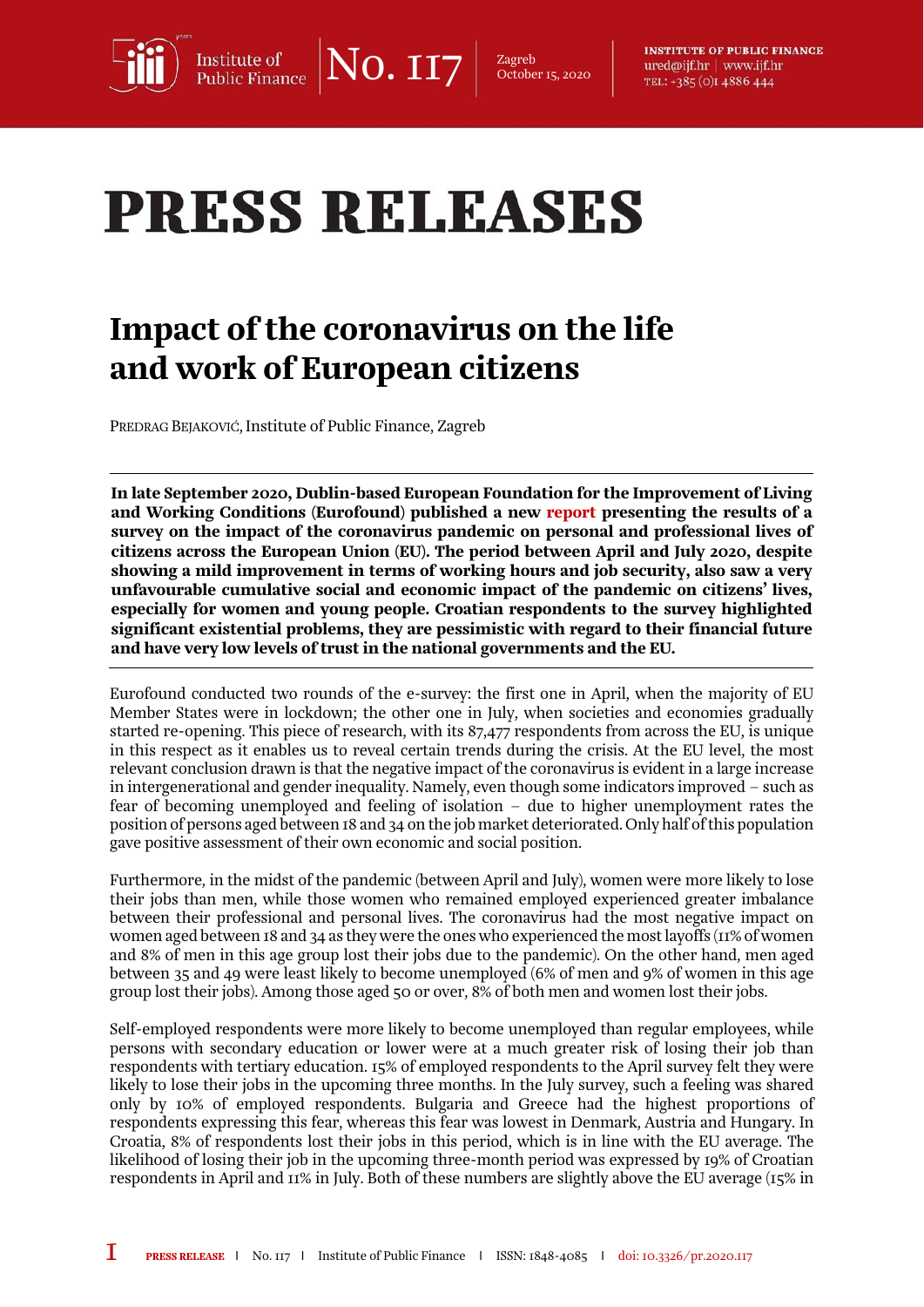April and 10% in July); however, they are still much lower than those for Bulgaria, Malta, Greece and Portugal. Croatian respondents, similar to their peers in Denmark, Germany and the Netherlands, did not feel emotionally drained by work.

Many persons in employment in the EU reported working fewer hours than normal. In April, almost half of the respondents said that their working hours had decreased, while in July the same answer was provided by slightly over one-third of respondents. The number of working hours completed decreased by a huge margin in Southern European countries – Cyprus, Malta, Greece, Italy and Spain, except Portugal. Almost half of Croatian respondents said that their working hours had remained unchanged, 22% reported that they had increased, while 28% reported fewer working hours. The sectors of economy most affected by decreases in working hours were construction, commerce and hospitality, while public administration and healthcare were least affected.

Enforced closure of a large number of companies led to many employees switching to working from home. Almost half of the employees spent at least some time working from home, while one-third worked exclusively from home. Croatia reported the lowest share of employees (less than 20%) who worked exclusively from home and the highest share (more than 40%) of those who worked at various other locations. At the EU level, the experience of working from home appears to have been a positive one for many employees. July respondents indicated their satisfaction with the quality of their work in particular and, to a slightly lesser extent, the amount of work performed. Around 70% indicated that they were generally satisfied with working from home and that they would appreciate having this option occasionally in the future as well.

The balance between professional and personal life at EU level was stable during the observed period. The highest level of work-life balance in July was reported by respondents from Austria, Germany, Hungary and the Netherlands, while Portuguese respondents reported the lowest levels. The level of work-life balance of Croatian respondents in April was almost equal to the EU average, whereas it substantially decreased in July, when it was one of the lowest among the observed countries. The highest levels of stress in professional and personal lives were experienced by women with children under the age of 12 (38% said they were worried about their job even when not working, 36% reported being too tired after work to do household work, while 35% stated that their job prevented them from spending quality time with their families). For millions of people across the EU, working from home due to the coronavirus meant that their work life entered their private surroundings, which disturbed the work-life balance of many people and increased the existing inequalities between family members.

When asked to self-assess their personal financial situation in the upcoming three months, almost 40% respondents in April expected it to deteriorate, while in July this fear was expressed by onequarter of respondents. The lowest fear of deterioration was reported in Denmark and Luxembourg, while this fear was highest in Croatia and Greece. 47% of April respondents at the EU level declared that their household had difficulties making ends meet. In July, this was reported by 44%. In July, the EU country that most frequently reported great difficulties in making ends meet was Croatia (23%), while only 9% of Croatian respondents expected their financial situation to improve in the upcoming three months. On the other hand, the same feeling was expressed by 24% of Estonian and 18% of Latvian respondents. In other words, Croatian citizens were the least optimistic about their future financial situation.

Furthermore, the survey also took into account financial support measures during the pandemic. The support measures were divided into three groups: support with expenses (such as deferral of payment or cancellation of debt), financial support and support from NGOs or family and friends. The research has shown that around 23% of employees in the EU received some form of financial support (for instance, 9% of employees and 12% of self-employed persons received wage support). Around half of self-employed respondents received some form of financial support. With regard to the usefulness of support measures for the improvement of their financial situation, around two-thirds of the respondents benefited the most from aid from friends and family, whereas slightly more than half of the respondents highlighted the support with expenses and financial support as useful.

Finally, political scientists believe that the trust in the national government substantially determines the extent to which societies can efficiently respond to the corona crisis. The least amount of trust in